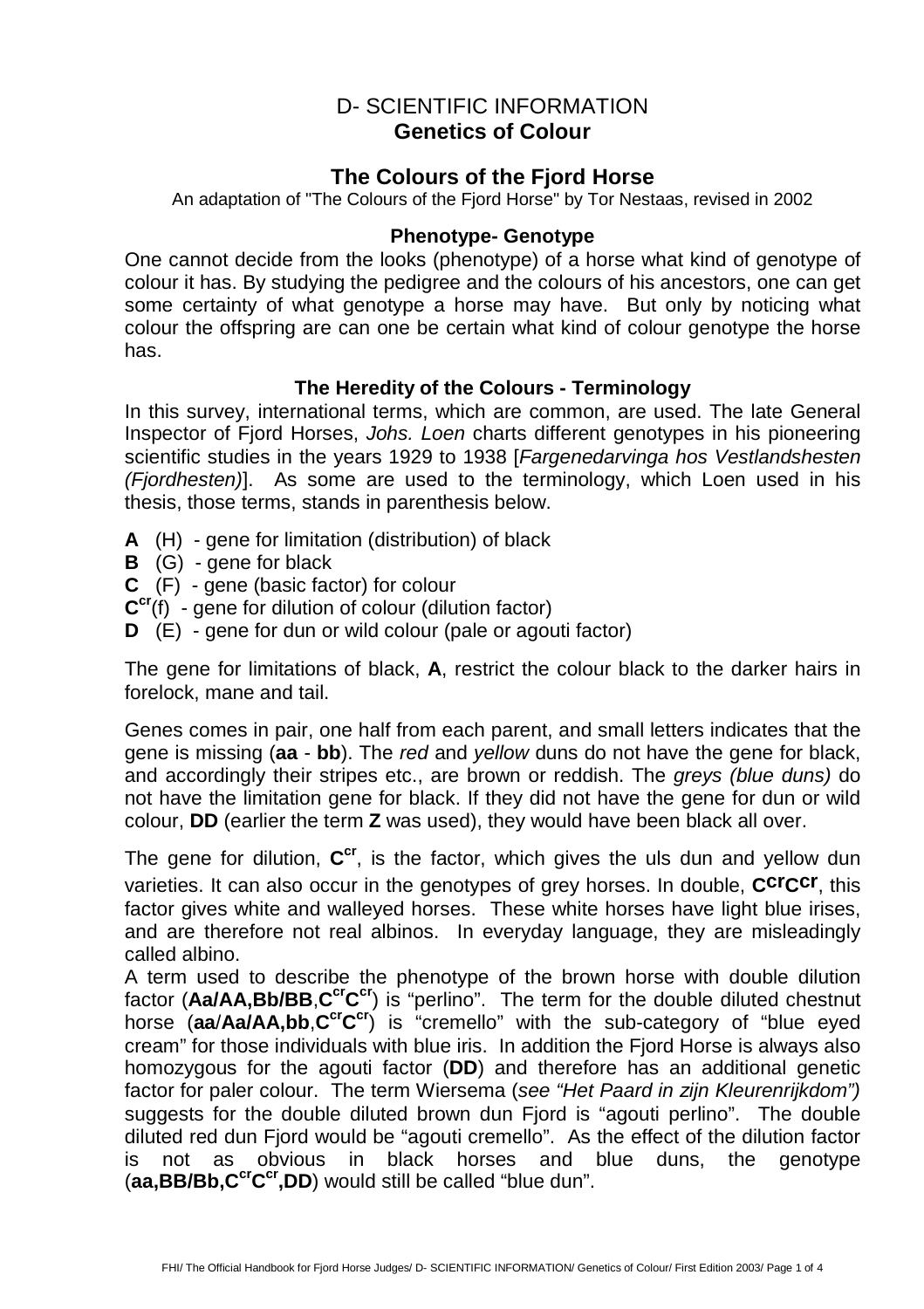Below, is listed the different genotypes of colour a Fjord horse can have. There are in all 18 different genotypes of colours: 4 for Brown dun - 3 for Red dun - 4 for Grey (blue dun) - 4 for Uls dun - 3 for Yellow dun. For each of these genotypes it is mentioned what the different combinations of colour can give as a result.

### **Genotypes of Brown dun**

## **1. AA BB CC DD**

Individuals of this genotype bred to brown and red duns, gives only brown dun offspring. Bred to greys, uls duns and yellow duns, it can give brown dun and uls dun offspring.

## **2. AA Bb CC DD**

Individuals of this genotype bred to brown and red duns can give brown and red dun. Bred to greys, uls and yellow duns, it can give brown, red, uls and yellow dun offspring.

## **3. Aa BB CC DD**

Individuals of this genotype bred to brown and red duns, can give brown dun and grey. Bred to greys, uls and yellow duns, it can give brown dun, grey and uls dun.

## **4. Aa Bb CC DD**

Individuals of this genotype bred to brown and red duns, can give brown dun, red dun or grey. Bred to greys, uls and yellow duns, the result can be brown dun, red dun, grey, uls dun or yellow dun offspring.

### **Genotypes of Red (chestnut) dun**

All three genotypes of red dun bred to red duns gives only red dun offspring. Bred to yellow duns, all three genotypes give red dun or yellow dun offspring.

## **1. AA bb CC DD**

Individuals of this genotype bred to brown duns can give brown and red dun. Bred to greys and uls duns, it can give brown, red, uls or yellow dun.

### **2. Aa bb CC DD**

Individuals of this genotype bred to brown duns give brown dun, red dun and grey. Bred to greys and uls duns, it can give brown dun, red dun, grey, uls and yellow dun.

### **3. aa bb CC DD**

Individuals of this genotype bred to brown duns give brown dun, red dun and grey. Bred to greys, it can give red dun, grey or yellow dun. Bred to uls duns, it can give brown dun, red dun, grey, uls or yellow dun.

### **Genotypes of Grey (blue dun)**

## **1. aa BB CC DD**

Individuals of this genotype bred to brown and red duns, can give brown dun and grey. Bred to greys, it can only give grey. Bred to uls and yellow duns, it can give brown dun, grey and uls dun.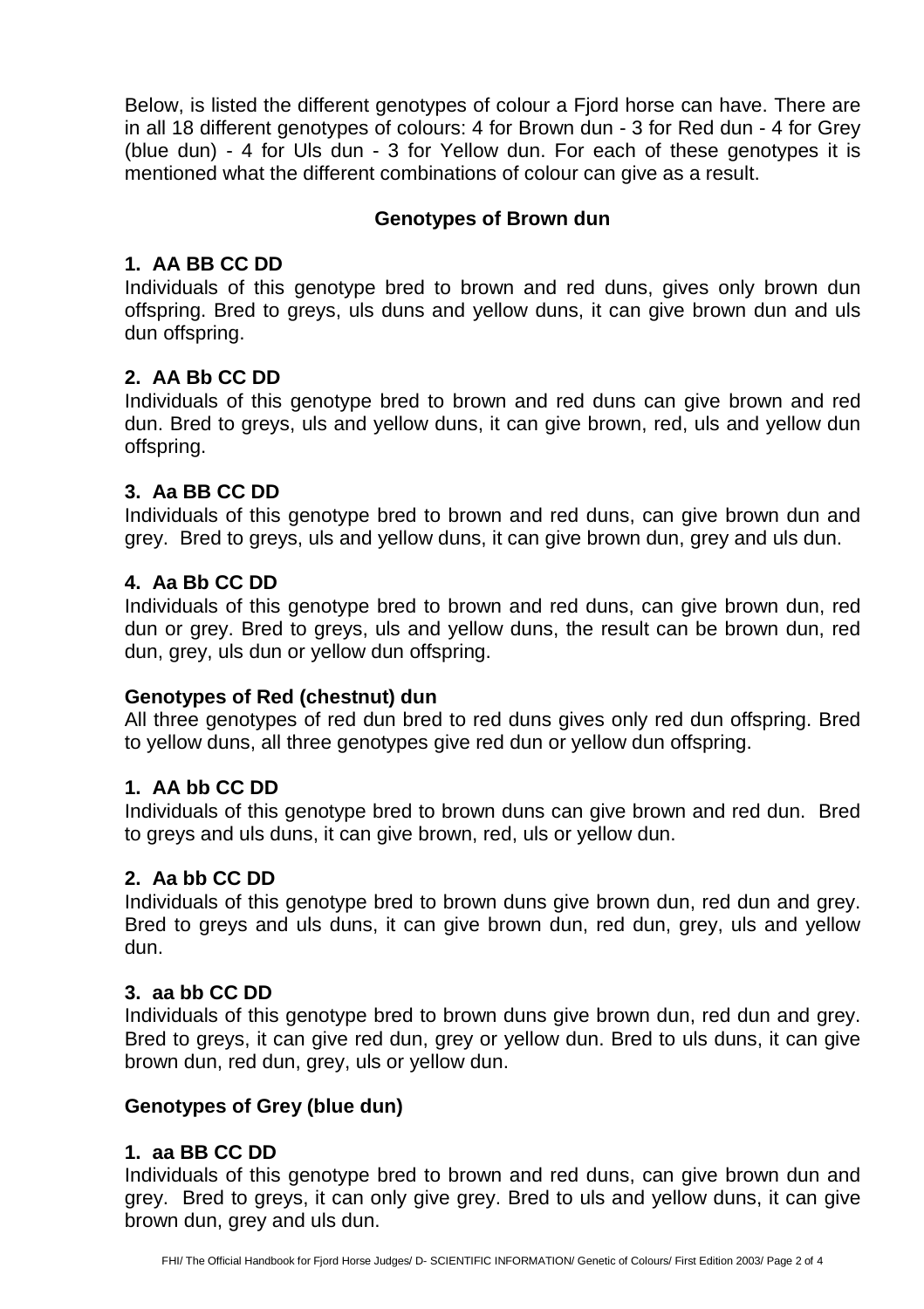## **2. aa Bb CC DD**

Individuals of this genotype bred to brown and red duns, gives brown dun, red dun and grey. Bred to greys, it can give red dun, grey and yellow dun. Bred to uls and yellow duns, it can give brown dun, red dun, grey, uls and yellow dun.

### **3. aa BB CCcr DD**

Individuals of this genotype bred to brown and red duns can give brown dun, grey and uls dun. Bred to greys, it can give grey, very light grey or perlino. Bred to uls and yellow duns, it can give brown dun, grey, uls dun and perlino.

## **4. aa Bb CCcr DD**

Individuals of this genotype bred to brown and red duns, can give brown dun, red dun, grey, uls and yellow dun. Bred to greys, it can give red dun, grey, yellow dun and cremello. Bred to uls and yellow duns, it can give brown dun, red dun, grey, uls dun, yellow dun and perlino/ cremello.

### **Genotypes of Uls dun**

In general, uls dun bred to uls and yellow duns, gives 25 % white and walleyed, socalled perlino/ cremello, offspring. The same occurs when uls dun is bred to greys of genotype 3 and 4.

## **1. AA BB CCcr DD**

Individuals of this genotype bred to brown and red duns, gives brown and uls dun. Bred to greys, uls, and yellow duns, it can give brown dun, uls dun and perlino.

### **2. AA Bb CCcr DD**

Individuals of this genotype bred to brown and red duns, gives brown, red, uls and yellow dun. Bred to greys, uls and yellow duns, it can give brown, red, uls and yellow dun, and perlino/ cremello.

### **3. Aa BB CCcr DD**

Individuals of this genotype bred to brown and red duns can give brown dun, grey and uls dun. Bred to greys, uls and yellow duns, it can give brown dun, grey, uls dun and perlino.

### **4. Aa Bb CCcr DD**

Individuals of this genotype bred to brown and red duns, can give brown dun, red dun, grey, uls and yellow dun. Bred to greys, uls and yellow duns, it can give brown dun, red dun, grey, uls and yellow dun, and perlino/ cremello.

## **Genotypes of Yellow dun**

All three genotypes of yellow dun bred to red duns, gives red or yellow dun offspring. Bred to yellow duns, all three genotypes gives red dun (25 %), yellow dun (50 %) or cremellos (25 %).

### **1. AA bb CCcr DD**

Individuals of this genotype bred to brown duns gives brown, red, uls and yellow dun. Bred to greys and uls duns, it can give brown, red, uls and yellow dun, and perlino/ cremello.